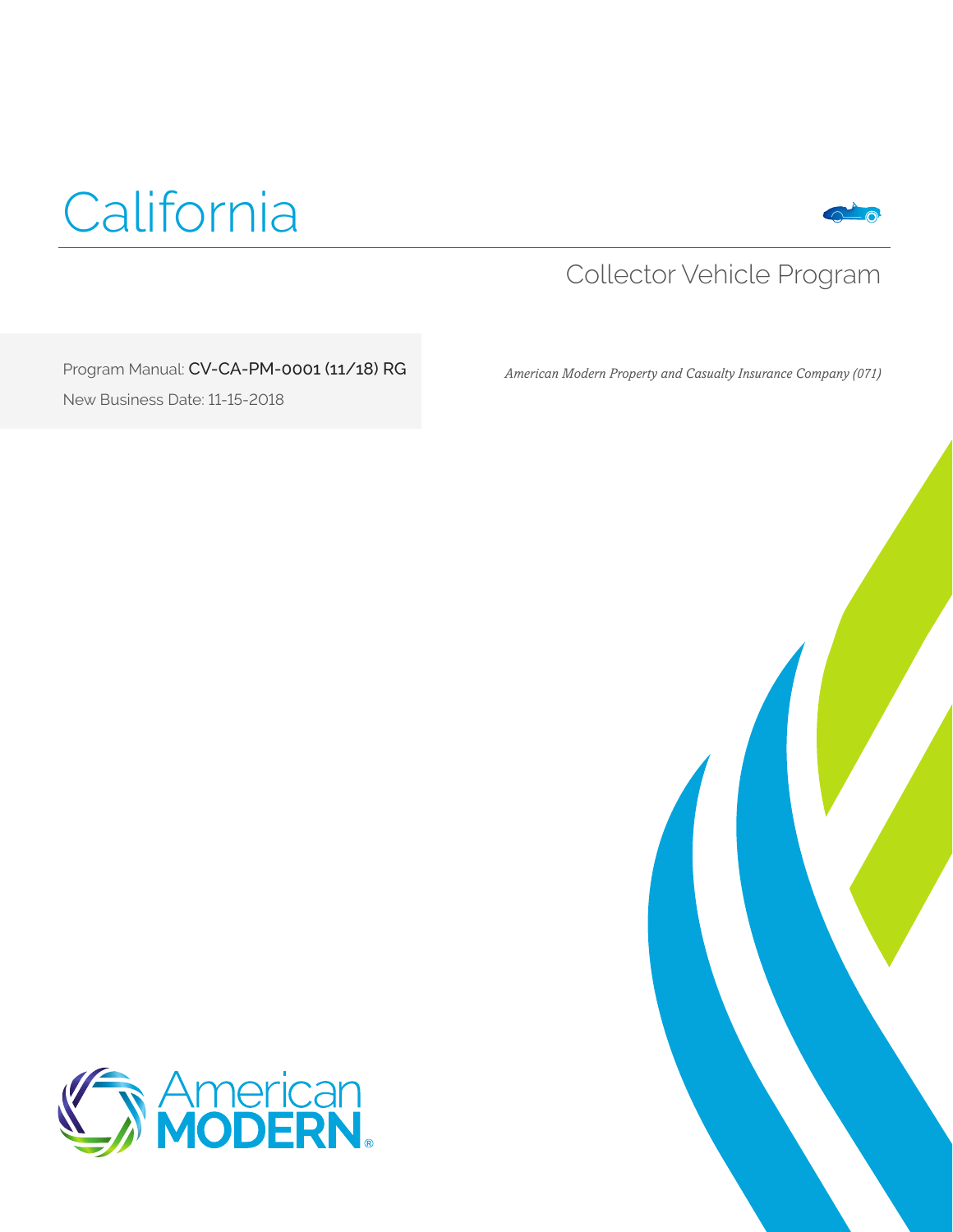## TABLE OF CONTENTS

#### **Contents Page**

|                               | $2 - 3$           |
|-------------------------------|-------------------|
|                               |                   |
|                               | $5 - 7$           |
| General Rules and Definitions | $8 - 10$          |
|                               | 11                |
|                               | <b>Back Cover</b> |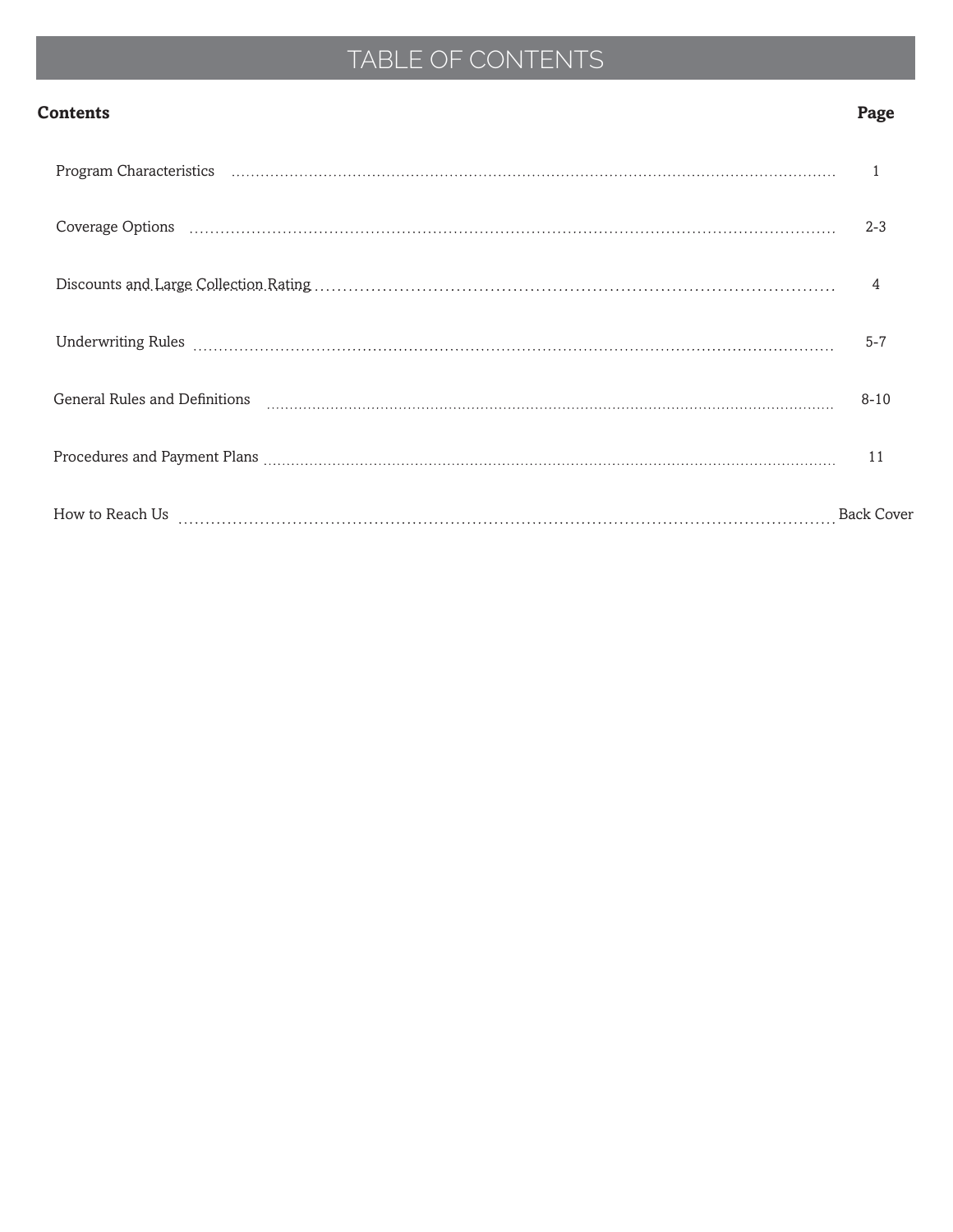### COLLECTOR VEHICLE

► A vehicle that is insured under the American Modern Property and Casualty Insurance Company (American Modern) program must be used on a very limited basis, such as in exhibitions, club activities, parades, and the occasional pleasure/leisure use and stored in a locked garage when not in use. American Modern insures these vehicles on an Agreed Value basis, and therefore we are looking for vehicles that are in good to excellent maintenance, original or restored condition, and whose characteristics, unique features, rarity, and/or overall popularity with various generations, raise the desirability of the vehicle above that of the common auto.





| <b>REQUIREMENTS</b>            |   |                                                                                                                                                                                                                                                                                                                                                                                                                                                                                                                                                                                      |
|--------------------------------|---|--------------------------------------------------------------------------------------------------------------------------------------------------------------------------------------------------------------------------------------------------------------------------------------------------------------------------------------------------------------------------------------------------------------------------------------------------------------------------------------------------------------------------------------------------------------------------------------|
| <b>Submission Requirements</b> |   | Attach these documents to the quote via AMsuite®:<br><b>PHOTOS</b><br>Recent (less than 6 months old) color photographs for each vehicle<br>Stock vehicle values less than \$100,000:<br>$\bullet$<br>*Minimum of 2 photos of exterior of car, showing all 4 sides.<br>High Valued Vehicles (\$100,000 and above) and Modified vehicles<br>*Minimum of 2 photos of exterior of car, showing all 4 sides, 1 of the engine<br>compartment, and 1 of the vehicle interior.<br>Documentation for unit values outside the system recommended range, or note the file with<br>explanation. |
| <b>Ownership/Operators</b>     | ▶ | The Primary Named Insured must be 18 years or older.<br>Vehicles may be titled in the name of:<br>An Individual and/or spouse<br>A Trust<br>An LLC or Corporation<br>All non excluded operators must maintain a regular use vehicle with a separate insurance policy that<br>specifically insures that operator.<br>The regular use vehicle must be less than 25 years old.<br>Underwriters may use discretion as some scenarios may warrant exceptions to this<br>requirement.<br>All operators must hold a valid license.                                                          |
| <b>Vehicle Storage</b>         | ▶ | Vehicles must be stored in a permanent, solidly constructed garaging facility with a functioning locking<br>mechanism on all entryways.<br>Other storage may be acceptable pending approval from your underwriting authority.                                                                                                                                                                                                                                                                                                                                                        |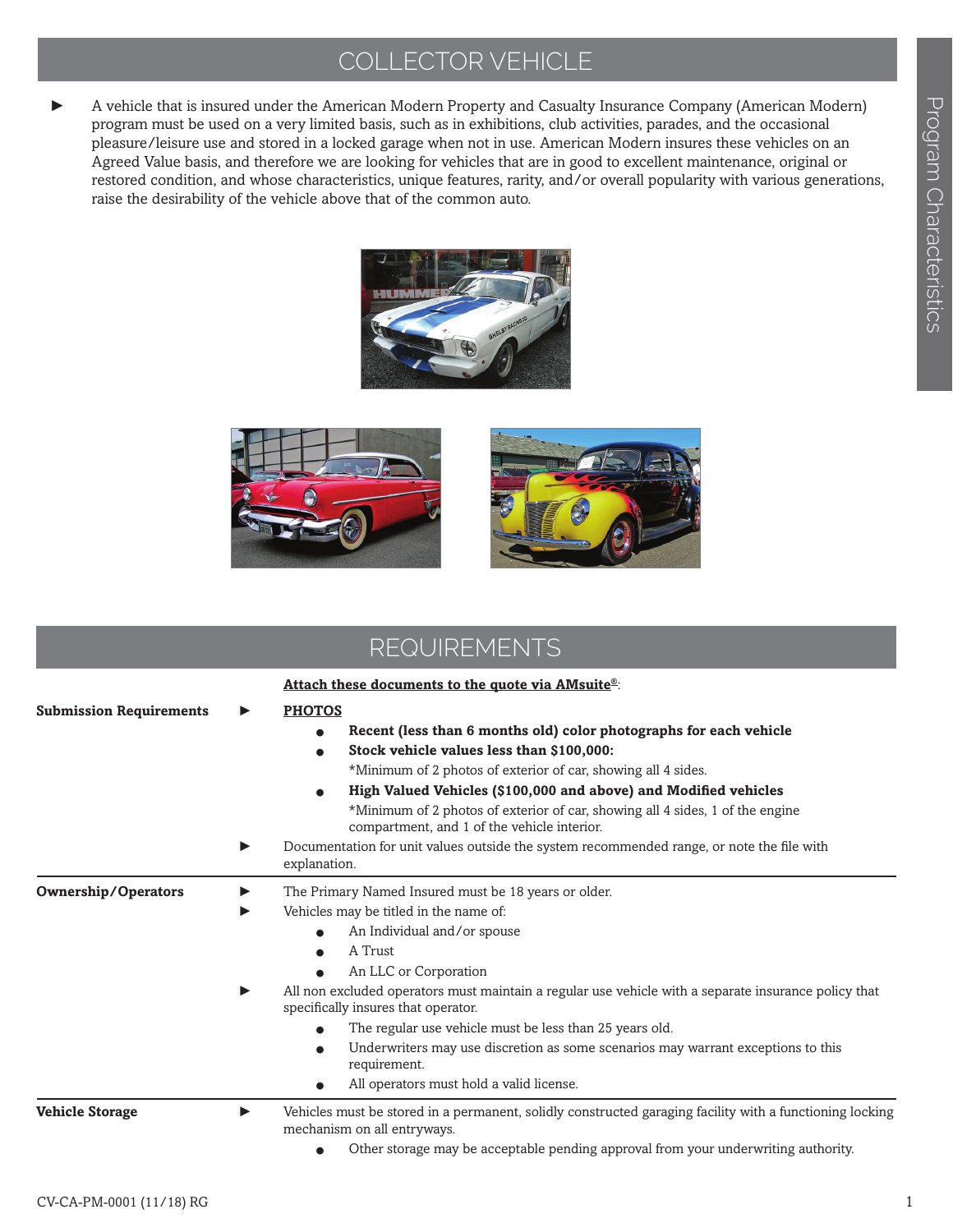| POLICY LEVEL COVERAGE OPTIONS                                            |                                                                                                                                                                                                                                  |                                           |                                                                                                                                                                                                                                                                                                                                                                                                                                                 |  |
|--------------------------------------------------------------------------|----------------------------------------------------------------------------------------------------------------------------------------------------------------------------------------------------------------------------------|-------------------------------------------|-------------------------------------------------------------------------------------------------------------------------------------------------------------------------------------------------------------------------------------------------------------------------------------------------------------------------------------------------------------------------------------------------------------------------------------------------|--|
| <b>Coverages</b>                                                         | <b>Description</b>                                                                                                                                                                                                               | <b>Included</b><br>Limit                  | <b>Options</b>                                                                                                                                                                                                                                                                                                                                                                                                                                  |  |
| Automobilia                                                              | Provides coverage for signs, gas pumps, and other<br>automobile collectibles. Underwriting may require an itemized<br>schedule, receipts and reputable appraisals. Limits greater<br>than \$2,500 require Underwriting approval. | No                                        | Insured can select any limit that<br>matches the value of the<br>automobilia collection. Available<br>settlement options are Agreed<br>Value or Stated Value.                                                                                                                                                                                                                                                                                   |  |
| <b>Collector Coverage</b>                                                | Provides coverage for newly acquired vehicles. Underwriting<br>approval required for any increases.                                                                                                                              | \$50,000                                  | Coverage can be increased to<br>any limit.                                                                                                                                                                                                                                                                                                                                                                                                      |  |
| <b>Liability - Bodily</b><br><b>Injury and Property</b><br><b>Damage</b> | Provides coverage for occupants of other vehicles injured<br>in a collision for which the insured is at-fault. Also provides<br>coverage for the property of others involved in a collision.                                     | Mandatory<br>with<br>exceptions           | Split limit options available<br>are as follows:<br>\$15,000/\$30,000/\$5,000<br>\$25,000/\$50,000/\$15,000<br>\$25,000/\$50,000/\$25,000<br>\$50,000/\$100,000/\$25,000<br>\$50,000/\$100,000/\$50,000<br>\$100,000/\$300,000/\$50,000<br>\$100,000/\$300,000/\$100,000<br>\$250,000/\$500,000/\$100,000<br>\$250,000/\$500,000/\$250,000<br>\$300,000/\$300,000/\$100,000<br>\$500,000/\$500,000/\$100,000<br>\$500,000/\$1,000,000/\$500,000 |  |
| <b>Medical Payments</b>                                                  | Provides coverage for occupants of the vehicle in the event<br>of a covered loss. Not available unless Liability is purchased.                                                                                                   | No                                        | \$1,000<br>\$2,500<br>\$5,000<br>\$10,000                                                                                                                                                                                                                                                                                                                                                                                                       |  |
| <b>Pet Protection</b>                                                    | Provides coverage for costs incurred as a result of injury<br>or death of the primary named insured's cat or dog in the<br>event of a covered accident.                                                                          | \$750                                     | Not Applicable                                                                                                                                                                                                                                                                                                                                                                                                                                  |  |
| <b>Spare Parts</b>                                                       | Provides coverage for spare parts, accessories, and<br>emergency tools for the covered vehicle during a<br>comprehensive or collision covered event.                                                                             | \$2,000                                   | Coverage can be increased to<br>any limit. May require<br>Underwriting approval.                                                                                                                                                                                                                                                                                                                                                                |  |
| <b>Travel Loss</b>                                                       | Provides coverage for transportation, lodging, and meal<br>expense as a result of disablement of the insured vehicle.                                                                                                            | \$150 per day/<br>\$600 per<br>occurrence | Not Applicable                                                                                                                                                                                                                                                                                                                                                                                                                                  |  |
| <b>Uninsured Motorist</b>                                                | Provides bodily injury coverage in the event of a covered<br>collision with an uninsured driver.                                                                                                                                 | No                                        | Split limit options available<br>are as follows:<br>\$15,000/\$30,000<br>\$25,000/\$50,000<br>\$50,000/\$100,000<br>\$100,000/\$300,000<br>\$250,000/\$500,000<br>\$300,000/\$300,000<br>\$500,000/\$500,000<br>\$500,000/\$1,000,000                                                                                                                                                                                                           |  |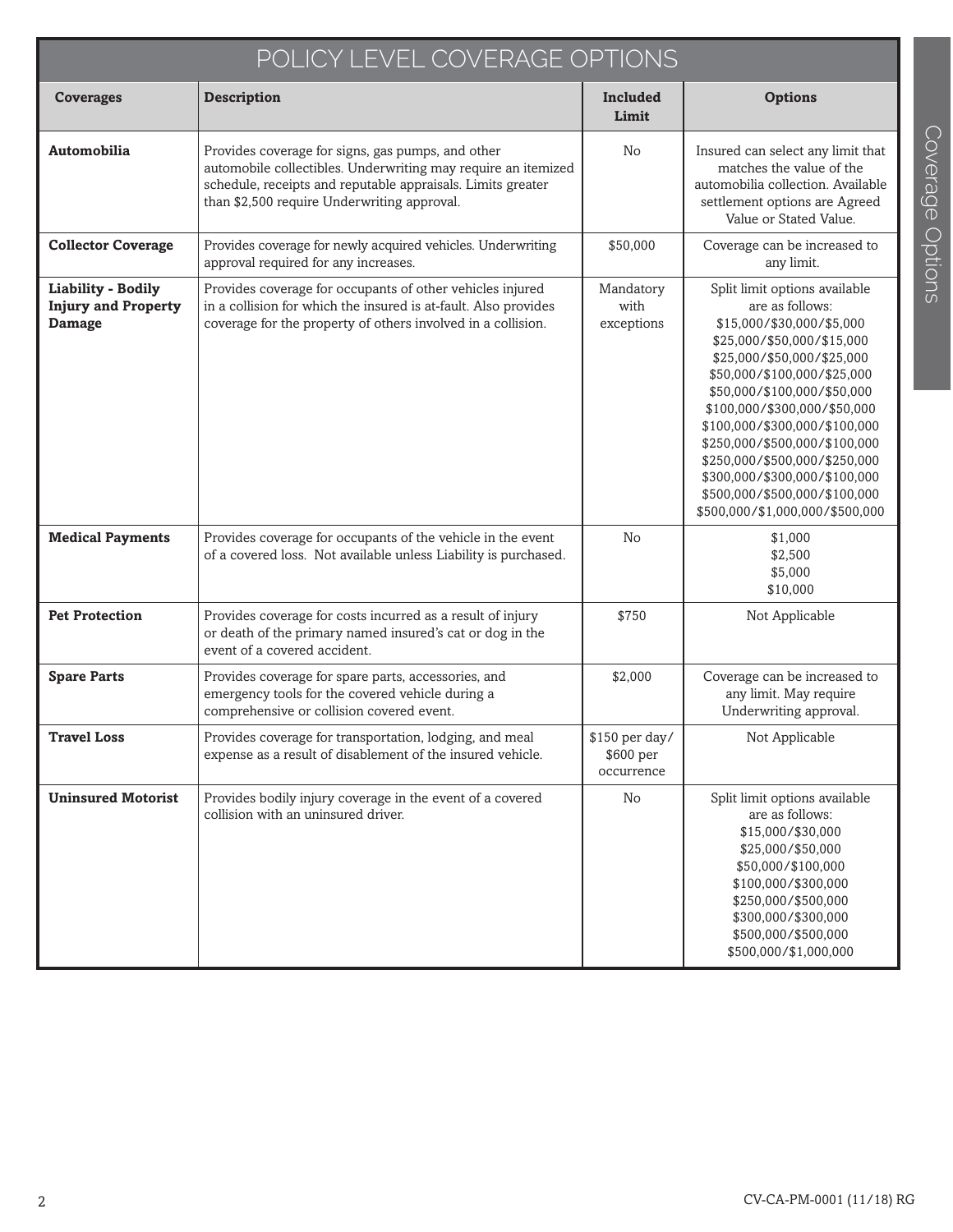| VEHICLE LEVEL COVERAGE OPTIONS                      |                                                                                                                                                                                                                        |                              |                                                                      |
|-----------------------------------------------------|------------------------------------------------------------------------------------------------------------------------------------------------------------------------------------------------------------------------|------------------------------|----------------------------------------------------------------------|
| <b>Coverages</b>                                    | <b>Description</b>                                                                                                                                                                                                     | Included<br>Limit            | <b>Options</b>                                                       |
| <b>Appreciation Security</b>                        | Inflationary coverage for the value of the vehicle. If selected,<br>value of vehicle will increase according to inflation factor<br>at renewal. Underwriting approval required.                                        | No                           | Not Applicable                                                       |
| Collision                                           | Provides coverage for a vehicle in the event of a collision<br>with another vehicle or object, subject to a deductible.                                                                                                | No                           | Deductible options available<br>are as follows:<br>\$0               |
| Comprehensive                                       | Provides coverage for damages to a vehicle caused by an<br>event other than a collision, subject to a deductible.                                                                                                      | Mandatory                    | \$100<br>\$250<br>\$500<br>\$1,000<br>\$2,500<br>\$5,000<br>\$10,000 |
| <b>Disaster Relocation</b>                          | Provides coverage to move and store a vehicle in a safe<br>location in the event of impending harm to the vehicle.                                                                                                     | 50% of cost,<br>up to \$200  | Not Applicable                                                       |
| <b>Full Safety Glass</b>                            | Coverage for the repair or replacement of damaged glass<br>without regard to the applicable comprehensive deductible.                                                                                                  | Mandatory                    | Not Applicable                                                       |
| <b>Liability Exclusion</b>                          | Removes all liability coverages on a vehicle level. Automatically<br>applies to all Race Cars.                                                                                                                         | No                           | Not Applicable                                                       |
| <b>Personal Effects</b>                             | Provides coverage for personal effects damaged or lost<br>during a comprehensive or collision covered event.                                                                                                           | \$1,000 with a<br>\$200 ded. | Not Applicable                                                       |
| <b>Settlement Option</b>                            | Determines the settlement of claims for covered losses.                                                                                                                                                                | Agreed                       | Stated Value is also available.                                      |
| <b>Storage Limitation</b><br><b>Exclusion</b>       | Excludes loss or damage to the covered vehicle when it is<br>not stored in a locked garage facility.                                                                                                                   | No                           | Not Applicable                                                       |
| <b>Subrogation Waiver</b><br><b>Exclusion</b>       | Exclusion that allows insured to waive our rights to<br>subrogate against an auto repair shop. Only available on<br>Race vehicles.                                                                                     | N <sub>o</sub>               | Not Applicable                                                       |
| <b>Towing and</b><br><b>Emergency Expense</b>       | Provides coverage for Nationwide Roadside Assistance<br>with guaranteed flatbed service.                                                                                                                               | \$200                        | Not Applicable                                                       |
| <b>Trailer Physical</b><br>Damage                   | Provides Physical Damage coverage for trailer vehicle<br>types, subject to a \$250 deductible.                                                                                                                         | No                           | Settlement options are Agreed<br>Value and Actual Cash Value.        |
| <b>Trip Coverage</b>                                | Provides short term Comprehensive and Collision<br>coverage for a vehicle while outside the base policy territory.<br>Multiple trip instances can occur in a policy term.<br>Underwriting approval required.           | No                           | Not Applicable                                                       |
| <b>Uninsured Motorist</b><br><b>Property Damage</b> | Provides property damage coverage in the event of a covered<br>collision with an uninsured driver.                                                                                                                     | No                           | \$3,500                                                              |
| <b>Waiver of Collision</b><br><b>Deductible</b>     | Will pay the collision deductible if the insured vehicle is<br>damaged by an uninsured motorist. Not available if Collision<br>deductible is \$0, or if the policy has Uninsured Motorist<br>Property Damage coverage. | No                           | Not Applicable                                                       |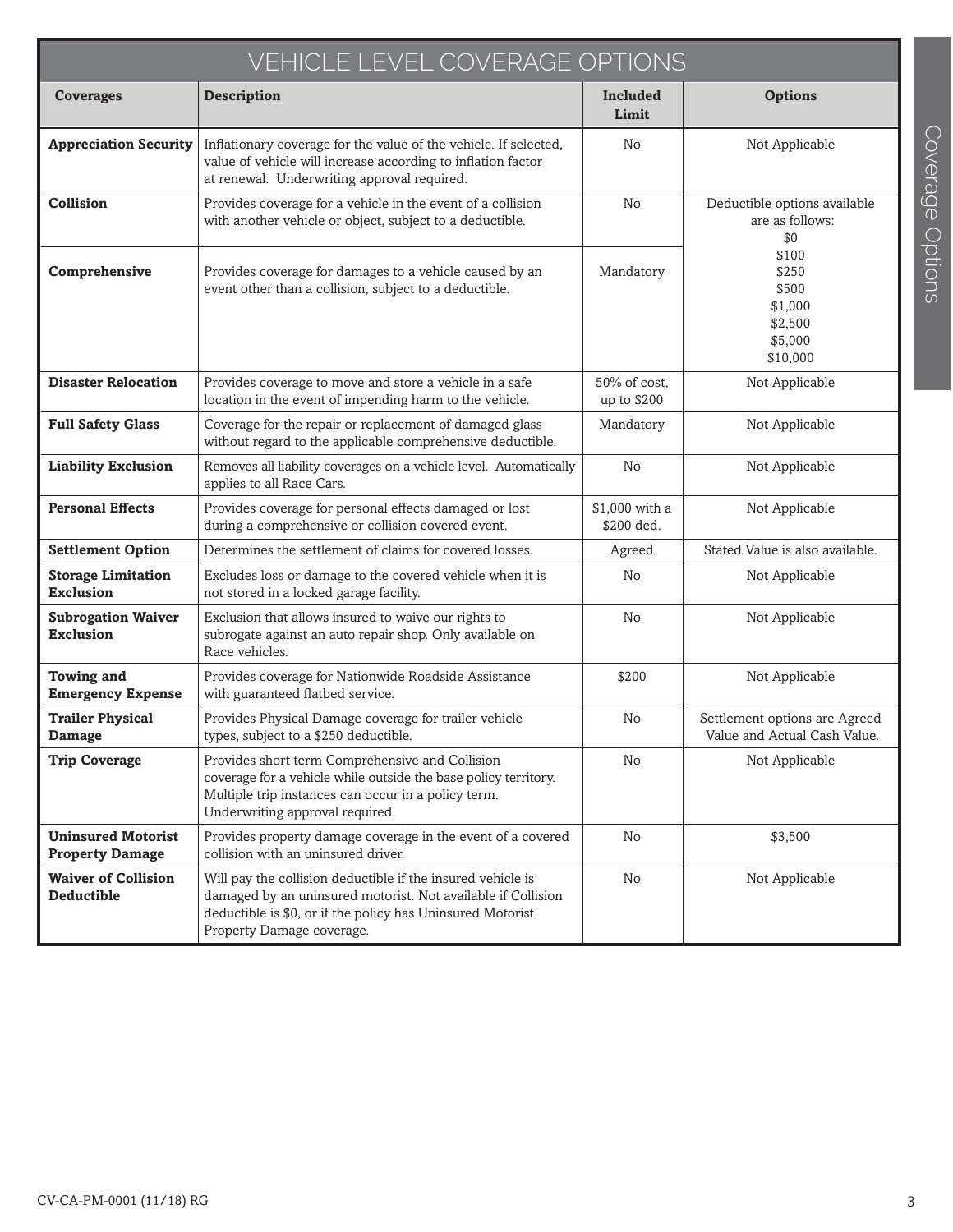| <b>DISCOUNTS</b>            |                                                                                                                                                                                                                                                                                           |  |
|-----------------------------|-------------------------------------------------------------------------------------------------------------------------------------------------------------------------------------------------------------------------------------------------------------------------------------------|--|
| <b>Name</b>                 | <b>Description</b>                                                                                                                                                                                                                                                                        |  |
| <b>Anti-Theft Devices</b>   | This discount is available if the insured vehicle possesses an active or passive alarm, an active or<br>passive disabling device, VIN etching, or a vehicle recovery system.                                                                                                              |  |
| <b>Good Driver Discount</b> | This discount applies to the policy when all non-excluded drivers on the policy qualify for "good"<br>driver" status as specified under 1861.025 of the California Insurance Code. Any driver who might<br>disqualify the policy from receiving the Good Driver Discount may be excluded. |  |
| <b>Large Collection</b>     | This discount is available when 15 or more vehicles are insured on a policy, excluding trailers.                                                                                                                                                                                          |  |
| Loyalty                     | This discount is available when the policy is renewed with an American Modern Insurance Group<br>Company.                                                                                                                                                                                 |  |
| <b>Multi-Policy</b>         | This discount is available when the insured has two or more of a different policy form, under the<br>same account within AMsuite.                                                                                                                                                         |  |
| <b>Multi-Vehicle</b>        | This discount is available when two or more vehicles are insured on the same policy.                                                                                                                                                                                                      |  |
| <b>Safety Course</b>        | This discount is available when the insured has taken an approved safety course that is not<br>mandated by a court. Proof required.                                                                                                                                                       |  |

### LARGE COLLECTION RATING

15 or more collector vehicles valued at \$500,000 or more. The Comprehensive and Collision deductibles for Large Collections are percentages of the vehicle value. The options available are 0%, 1%, 2%, 3%, 4%, 5%, 10%, 15%, 20% and 25%.

Large Collections require additional Garaging information, including number of storage locations, storage construction type, and details around the types of protective devices present at the storage location:

- ► Automatic Fire Suppression: Fire suppression system that uses a combination of dry chemicals and/or wet agents.
- ► Entry Deterrent: watchman, motion sensor alarm, fenced razor wire, barred windows and/or surveillance cameras
- ► Central Station Fire Protection and Burglar Alarm
- ► Local Fire Protection and Burglar Alarm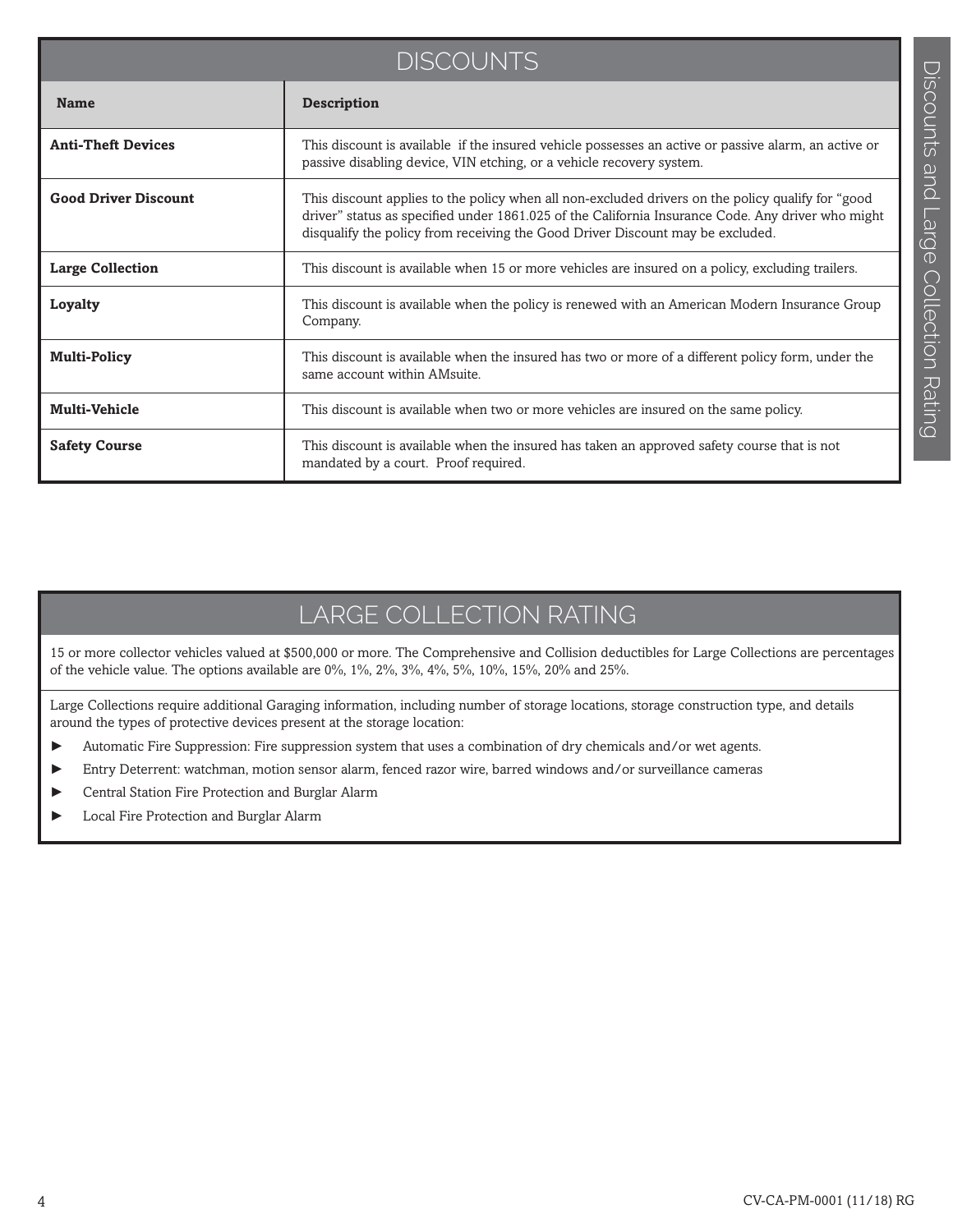### UNDERWRITING

**Occasionally your American Modern Collector Vehicle Underwriter may declare a risk unacceptable to the Company even though it appears to be eligible in this Guide.** 

|                                                                               | RISK CHARACTERISTICS                                                                                                                                                                                                                      |
|-------------------------------------------------------------------------------|-------------------------------------------------------------------------------------------------------------------------------------------------------------------------------------------------------------------------------------------|
| <b>Vehicles Under Restoration</b>                                             | Vehicle must be under active restoration<br>Active implies notable progress on a monthly or annual basis<br>Level of restoration plan will be considered                                                                                  |
|                                                                               | Must insure the vehicle at the current value. Value revisions due to progress are allowed and<br>expected. We will require documentation (photos, invoices/receipts) to document work completed                                           |
|                                                                               | Must submit photos of vehicle's current restoration state and note details regarding the restoration,<br>current progress, and approximate completion date                                                                                |
| <b>Race Vehicles registered</b><br>for street use                             | Race cars in this program are not allowed to be registered for street use. If the vehicle is registered for<br>street use, it should be written as an Auto, Truck, or Specialty vehicle and the proper modifications<br>should be added   |
| <b>Trailers</b>                                                               | Must be used primarily with your Collector Vehicle                                                                                                                                                                                        |
|                                                                               | When not in use, trailer storage must meet one of the following criteria:                                                                                                                                                                 |
|                                                                               | In a locked garage<br>In a security protected area                                                                                                                                                                                        |
|                                                                               | The trailer and/or hitch is padlocked                                                                                                                                                                                                     |
| <b>Company As Named</b><br><b>Insured (LLC, Trust or</b><br><b>Business</b> ) | Some vehicles that are titled to a company, trust, or business may be eligible<br>▶<br>This could include applicants with vehicles that are titled in the name of a business for<br>tax purposes only                                     |
|                                                                               | Vehicles that are operated or used as part of a business are not acceptable                                                                                                                                                               |
|                                                                               | Trusts must be listed as company rather than a person                                                                                                                                                                                     |
| Daily Use Company Car                                                         | Some situations allow for a company car to qualify as the daily use vehicle<br>Submit a copy of the company vehicle ID card OR commercial declarations page                                                                               |
| Vehicle value $>$ \$150,000 or<br>Collection value > \$300,000                | Substantiation of value and/or additional garaging information may be required<br>▶                                                                                                                                                       |
| <b>Vehicle value or Collection</b><br>value > \$500,000                       | For vehicle and/or total collection values in excess of \$500,000, additional information regarding<br>▶<br>garaging is required via High Value Supplement Form. The form is located in AMsuite Forms. The<br>form number is CV-CW-G-0010 |
| <b>Carports</b>                                                               | Some risks with the following characteristics may be acceptable when stored in a carport                                                                                                                                                  |
|                                                                               | Theft prevention measures must be in place (fence, security lights, alarm, etc.)                                                                                                                                                          |
|                                                                               | Must be a fixed location structure with one or more open sides that is built to withstand<br>all but the most severe weather                                                                                                              |
|                                                                               | Vehicle value must be less than \$100,000<br>$\bullet$                                                                                                                                                                                    |
|                                                                               | Must upload photos showing the carport and surrounding area                                                                                                                                                                               |
| <b>Other Garaging (Other than</b><br>locked garage/building/barn)             | Some alternate garaging facilities may be acceptable. This could include shared collector vehicle<br>▶<br>facilities or personal business garaging with no public access                                                                  |
|                                                                               | Must have documented procedures outlining vehicle security and who has access<br>▶                                                                                                                                                        |
|                                                                               | Must submit photos of the inside and outside of the facility                                                                                                                                                                              |
|                                                                               |                                                                                                                                                                                                                                           |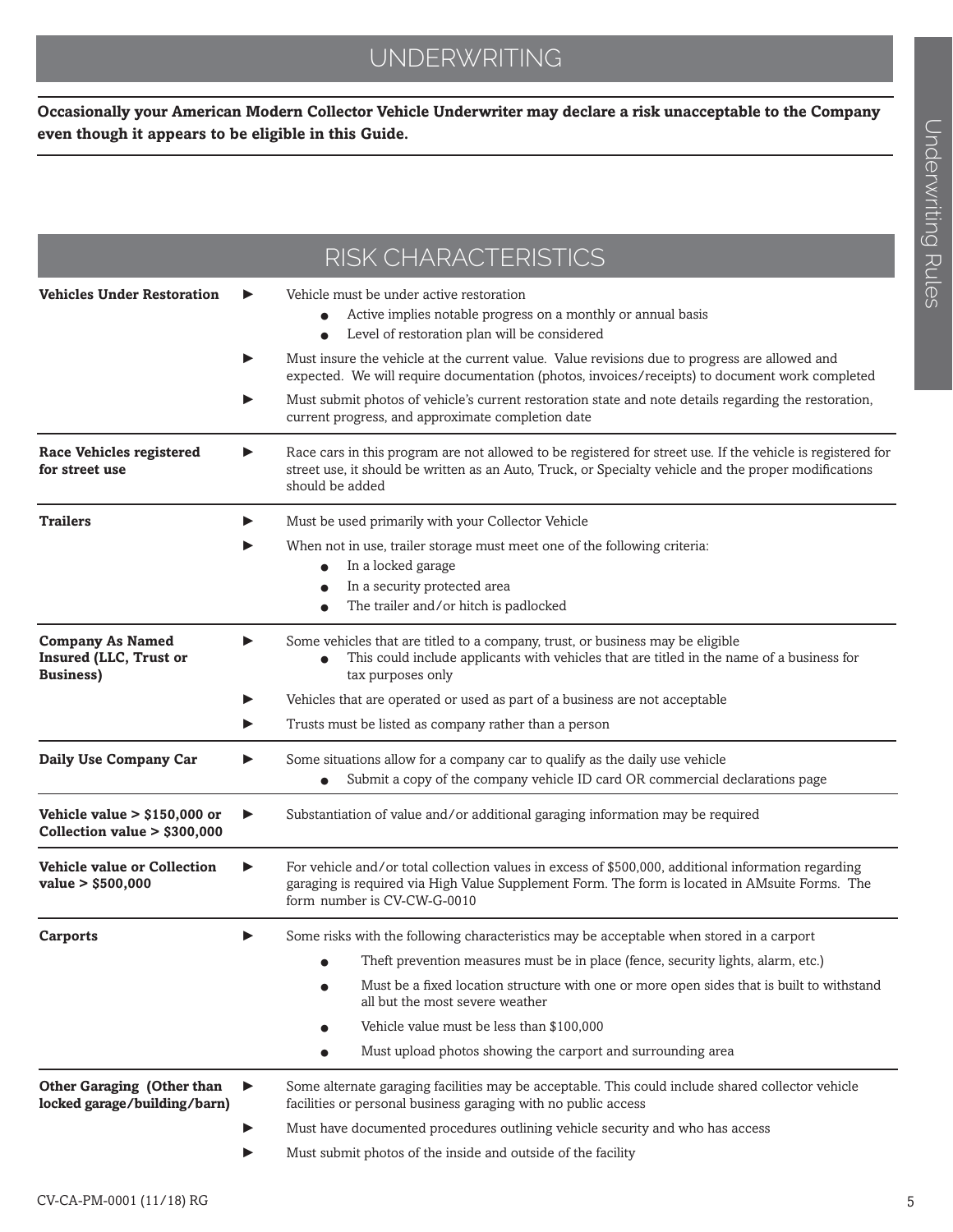### RISK CHARACTERISTICS (continued)

| <b>Non-Renewed or Canceled</b>                                                              | ▶ | Applicants non-renewed or canceled by the prior carrier due to excess losses, large losses, payment<br>problems or physical hazards must provide additional detail about the non-renewal or cancellation         |
|---------------------------------------------------------------------------------------------|---|------------------------------------------------------------------------------------------------------------------------------------------------------------------------------------------------------------------|
| <b>Leased Vehicles</b>                                                                      |   | There are a few situations where leased vehicles may be accepted                                                                                                                                                 |
| Some situations allow for a foreign licensed driver<br><b>Foreign Licensed Drivers</b><br>▶ |   | The driver must have a residence in the U.S<br>The driver must meet regular use auto requirements (stored in the U.S.)<br>A copy of the foreign licence must be printed in English as a copy of an international |

- $\bullet$  A copy of the foreign license must be printed in English or a copy of an international license must be provided
	- The collector vehicle must be stored and registered in the U.S.

|                | RISKS THAT REQUIRE UNDERWRITING REVIEW                                                                                                                                                                                              |
|----------------|-------------------------------------------------------------------------------------------------------------------------------------------------------------------------------------------------------------------------------------|
| <b>Policy</b>  | Backdating policy changes and rewrite transactions when there is an open claim on the policy<br>Reinstatement requests more than 7 days after the cancellation effective date                                                       |
| <b>Vehicle</b> | Specialty Vehicles valued greater than \$5,000                                                                                                                                                                                      |
|                | Vehicles held for promotional use if the insured receives incidental economic benefit from sponsorships<br>to attend car shows and events, utilize the vehicle in business advertisements, and other similar types of<br>activities |
|                | Vehicles occasionally used to commute to work and the mileage plan is greater than or equal to<br>6.000 miles                                                                                                                       |
|                | Freedom mileage plan with expected annual miles exceeding 7,500                                                                                                                                                                     |
|                | Participation in timed track events                                                                                                                                                                                                 |
|                | Vehicles with usage type of "other"                                                                                                                                                                                                 |
| <b>Driver</b>  | Any unlicensed driver over age 15 that is not excluded                                                                                                                                                                              |
|                | The number of drivers on the policy is fewer than the number of drivers reported by prefill                                                                                                                                         |
|                | Modified vehicles, Kit cars, or vehicles newer than 1984 and driver under the age of 25                                                                                                                                             |
|                | A person added as an additional interest                                                                                                                                                                                            |
|                | Any Additional Named Insured that is a child or "Other"                                                                                                                                                                             |
|                | Any Unverifiable MVR Record                                                                                                                                                                                                         |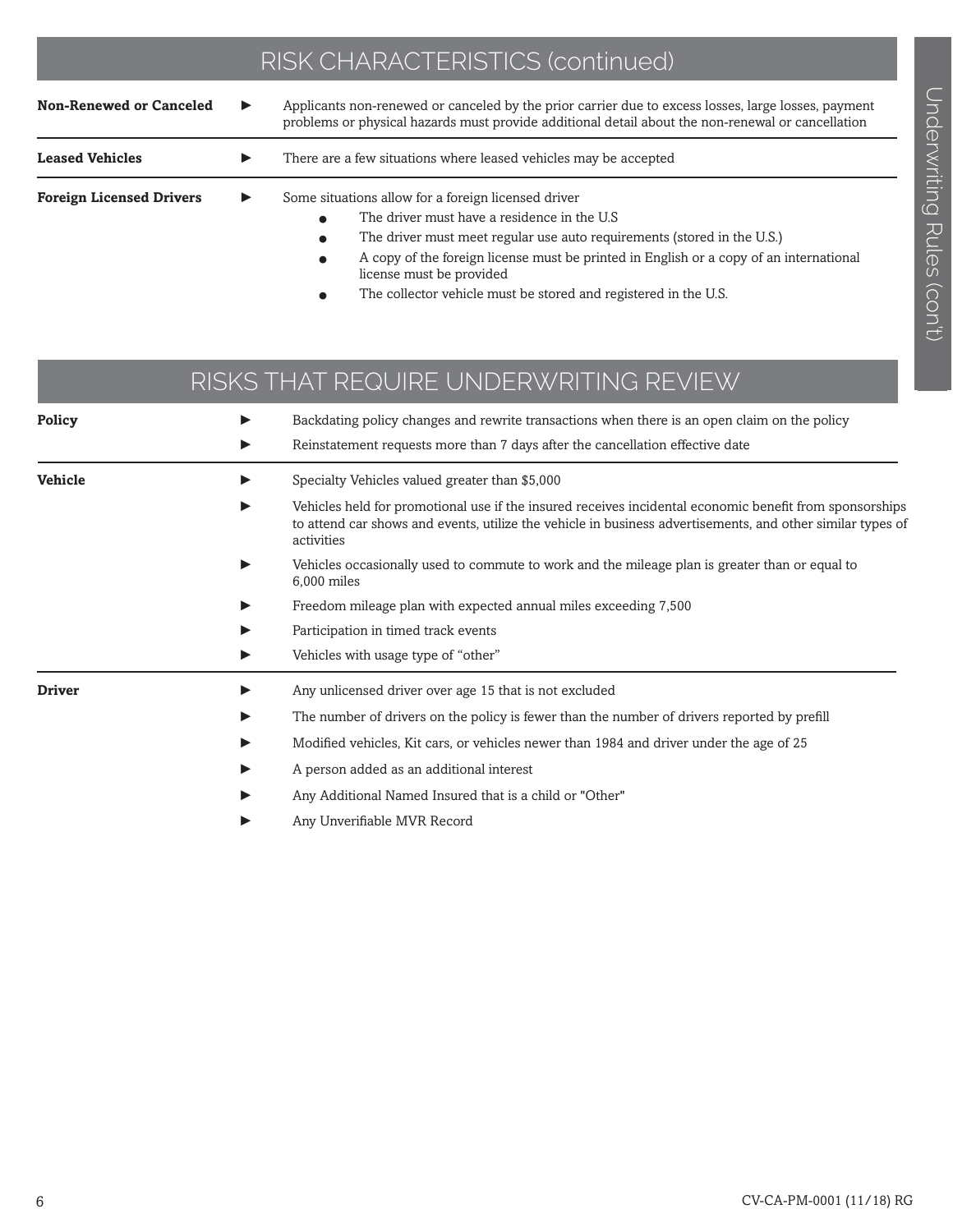### RISKS THAT ARE NOT ACCEPTABLE - DO NOT REFER

| Policy         | Primary Named Insured is not the titled owner<br>▶                                                                                                                                                                                     |
|----------------|----------------------------------------------------------------------------------------------------------------------------------------------------------------------------------------------------------------------------------------|
|                | Applicant with a felony conviction in the last 10 years<br>▶                                                                                                                                                                           |
| <b>Vehicle</b> | Any vehicle with unsafe hydraulics or lifted and fitted wheels that are larger than what the<br>▶<br>suspension is designed to handle                                                                                                  |
|                | Off pavement racing vehicles<br>▶                                                                                                                                                                                                      |
|                | Any vehicle which is being held for the use of its parts for another vehicle<br>▶                                                                                                                                                      |
|                | Any vehicle that is designed and used for camping, rock climbing, sand or rail riding, or baja<br>▶<br>racing                                                                                                                          |
|                | Monster Trucks with extremely large tires and suspension<br>▶                                                                                                                                                                          |
|                | Any vehicle that is designed for and used off road with a lift of 4 inches or more or equipped with a<br>▶<br>winch or other modifications that serve the specific purpose of enhancing the vehicles performance<br>when used off road |
|                | Mass produced electric vehicles<br>▶                                                                                                                                                                                                   |
|                | Vehicles held for sale or consignment<br>▶                                                                                                                                                                                             |
|                | Vehicles used as the insured's principal means of transportation or substitute for any regular use<br>▶<br>vehicle                                                                                                                     |
|                | Vehicles used for business, commercial, or rented to others<br>▶                                                                                                                                                                       |
|                | Vehicles driven to or from work more than 2 times per week<br>▶                                                                                                                                                                        |
|                | Vehicles driven to or from school<br>▶                                                                                                                                                                                                 |
| <b>Driver</b>  | Drivers requiring a SR-22 Filing.<br>▶                                                                                                                                                                                                 |
|                | Drivers without a valid license (exception: foreign licenses can be referred to Underwriting).                                                                                                                                         |
|                | Applicant/operator(s) with suspended, canceled, revoked, or barred license in the past 36 months.<br>▶                                                                                                                                 |

### DRIVING RECORD

#### **A CLUE, MVR, and PRE-FILL report will be obtained for all new business risks.**

Ï

**Accidents and Violations** ► We require 3 years of Accident and Violation history including Accidents, Major Violations, Minor Violations, etc. The system will determine applicability for eligibility, discounts, and surcharges.

Personal Auto Policy Declarations (daily driver) page may be required if not received from PRE-FILL.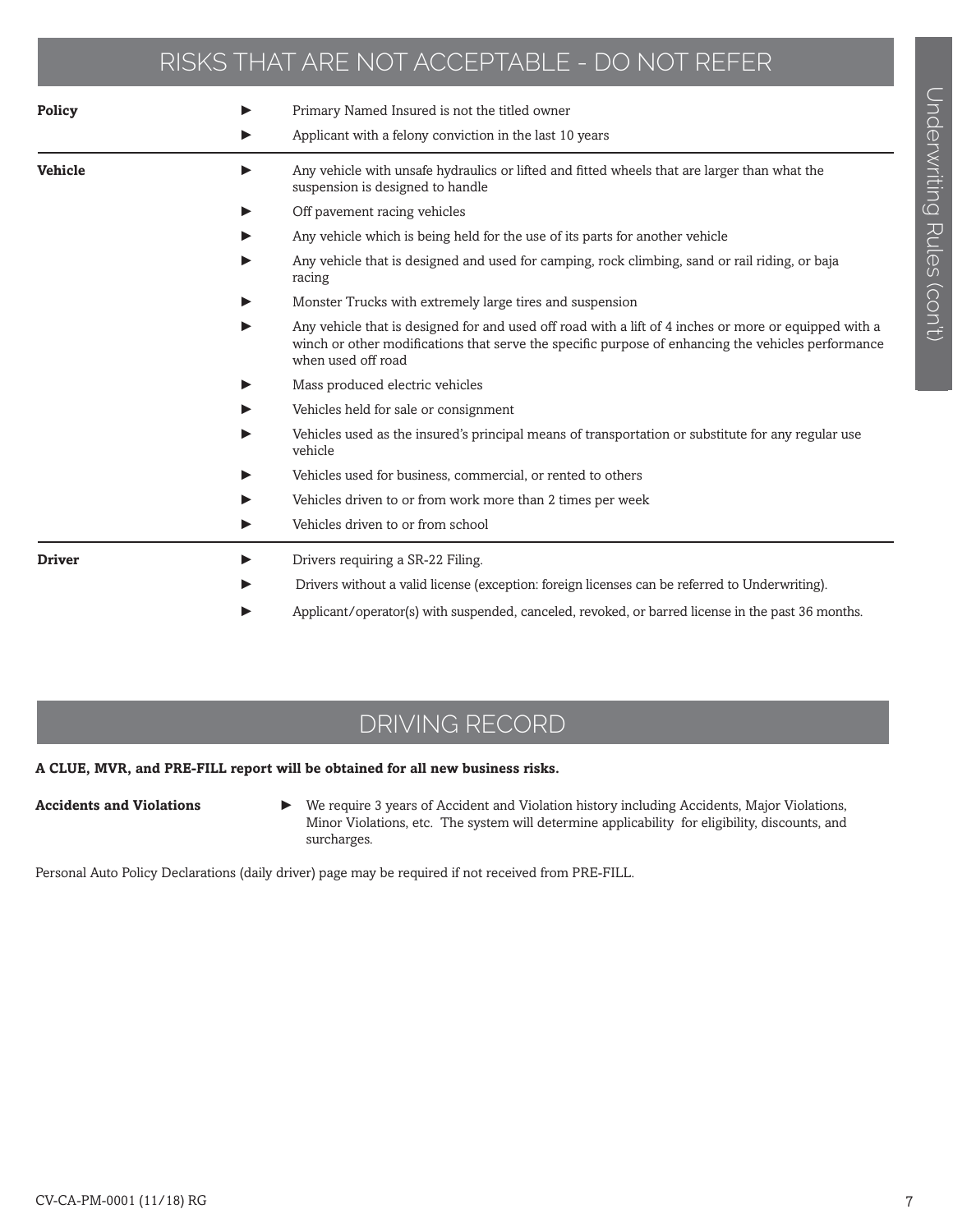### GENERAL RULES AND RATING INFORMATION

1. **Application, discounts, driver** The application and all forms should be completed in AMsuite and printed or electronically

|     | exclusions and forms                                  | signed. The agent's and applicant's signatures are required. The completed and signed<br>application, forms and proof of discounts must be kept on file and made available in the event<br>of a claim or file audit.<br>For any documents that require a signature AMsuite offer the ability to electronically sign<br>documents. An e-mail and a mobile phone number is required from the the insured to<br>complete the process. Not all situations will allow for e-signature, AMsuite will determine the<br>eligibility to electronically sign the documents.                                                                                                                                                                                                |
|-----|-------------------------------------------------------|------------------------------------------------------------------------------------------------------------------------------------------------------------------------------------------------------------------------------------------------------------------------------------------------------------------------------------------------------------------------------------------------------------------------------------------------------------------------------------------------------------------------------------------------------------------------------------------------------------------------------------------------------------------------------------------------------------------------------------------------------------------|
| 2.  | <b>Binding</b>                                        | All applications should be entered completely into AMsuite. Rules in AMsuite will<br>a.<br>determine if coverage can be bound.<br>If the quote is required to be referred to underwriting for review, it is the agent's<br>b.<br>responsibility to notify the customer at the time of referral that the risk is not bound.<br>Unbound referred applications in AMsuite that do not meet our underwriting<br>C.<br>guidelines will be rejected and the agent will be notified by an assigned activity in<br>AMsuite or by email.<br>If an issue is rejected, a notice will not go out to the customer so it is the agent's<br>d.<br>responsibility to notify the customer that a policy will not be issued. A declination notice<br>may be produced upon request. |
| 3.  | <b>Policy Term</b>                                    | Policies may only be written for a term of 12 months.                                                                                                                                                                                                                                                                                                                                                                                                                                                                                                                                                                                                                                                                                                            |
| 4.  | <b>Transfer or Assignment</b>                         | Policies may not be transferred or assigned.                                                                                                                                                                                                                                                                                                                                                                                                                                                                                                                                                                                                                                                                                                                     |
| 5.  | <b>Whole Dollar Premium</b>                           | The premium shall be rounded separately for each coverage to the lowest whole dollar.                                                                                                                                                                                                                                                                                                                                                                                                                                                                                                                                                                                                                                                                            |
| 6.  | <b>Minimum Written &amp;</b><br><b>Earned Premium</b> | The Minimum Written Premium on non-Good Driver policies is \$100 for stock vehicles and<br>\$250 for modified vehicles, Large Collections, Exotic vehicles, and Race vehicles.<br>The Minimum Written Premium on Good Driver policies is \$80 for stock vehicles and \$200 for<br>modified vehicles, Large Collections, Exotic vehicles, and Race vehicles.<br>If there are multiple units on a policy, the highest minimum premium would apply. The Minimum<br>Earned premium is \$50 on non-Good Driver policies, and \$40 on Good Driver Policies.                                                                                                                                                                                                            |
| 7.  | <b>Minimum Vehicle Value</b>                          | \$1,000                                                                                                                                                                                                                                                                                                                                                                                                                                                                                                                                                                                                                                                                                                                                                          |
| 8.  | <b>Loss Settlement Options</b>                        | <b>Agreed Value</b><br>a.<br>Insures the vehicle for the value shown on the declarations page minus any deductible.<br>Inflation guard is automatically included which provides for any additional amount in the<br>event of a total loss equivalent to 2% per quarter throughout the policy term. The agreed<br>value of the vehicle reverts back to the original agreed value at the policy renewal.<br><b>Stated Value</b><br>b.<br>Insures the vehicle up to the lesser of the amount shown on the declarations page or the<br>actual cash value of the vehicle at the time of the loss.                                                                                                                                                                     |
| 9.  | <b>Vehicle Value</b>                                  | AMsuite provides guidance on vehicle valuations by comparing the requested value against<br>NADA Classic Car Value guide. Values that fall outside of the recommended range will require<br>additional documentation to substantiate the requested value.                                                                                                                                                                                                                                                                                                                                                                                                                                                                                                        |
| 10. | Identification                                        | A valid VIN or serial number must be obtained for any insured vehicle.                                                                                                                                                                                                                                                                                                                                                                                                                                                                                                                                                                                                                                                                                           |
| 11. | <b>Rating State</b>                                   | Where the vehicle(s) is registered at least 6 months or more during the policy term will<br>determine the policy forms and rates applicable to the policy.                                                                                                                                                                                                                                                                                                                                                                                                                                                                                                                                                                                                       |
| 12. | <b>Liability Limits</b>                               | Bodily Injury, Property Damage and Uninsured/Underinsured Motorist limits must be less than<br>or equal to the respective limits of the regular use vehicles for all operators.                                                                                                                                                                                                                                                                                                                                                                                                                                                                                                                                                                                  |
| 13. | Who needs to be listed<br>on the application          | All licensed members of the household.<br>a.<br>b.<br>Any other drivers who are not members of the household and who have regular use<br>of the collector vehicle.<br>Learner's Permits, children at college and any non-licensed spouse.<br>C.<br>If the vehicle is titled in a Trust or LLC, list the name of the Trust/LLC as the<br>d.<br>Primary Named Insured, and the Principal owner of the company as the first<br>Additional Named Insured.                                                                                                                                                                                                                                                                                                            |
|     | 14. Mailing Address                                   | Any mailing address must be located within the United States of America.<br>Canadian Customers - A policy may be written on an eligible vehicle located in the United States<br>for a Canadian customer. All mailings to the insured must be sent to a mailing address within the<br>United States (other than the mailing address of the producing agent).                                                                                                                                                                                                                                                                                                                                                                                                      |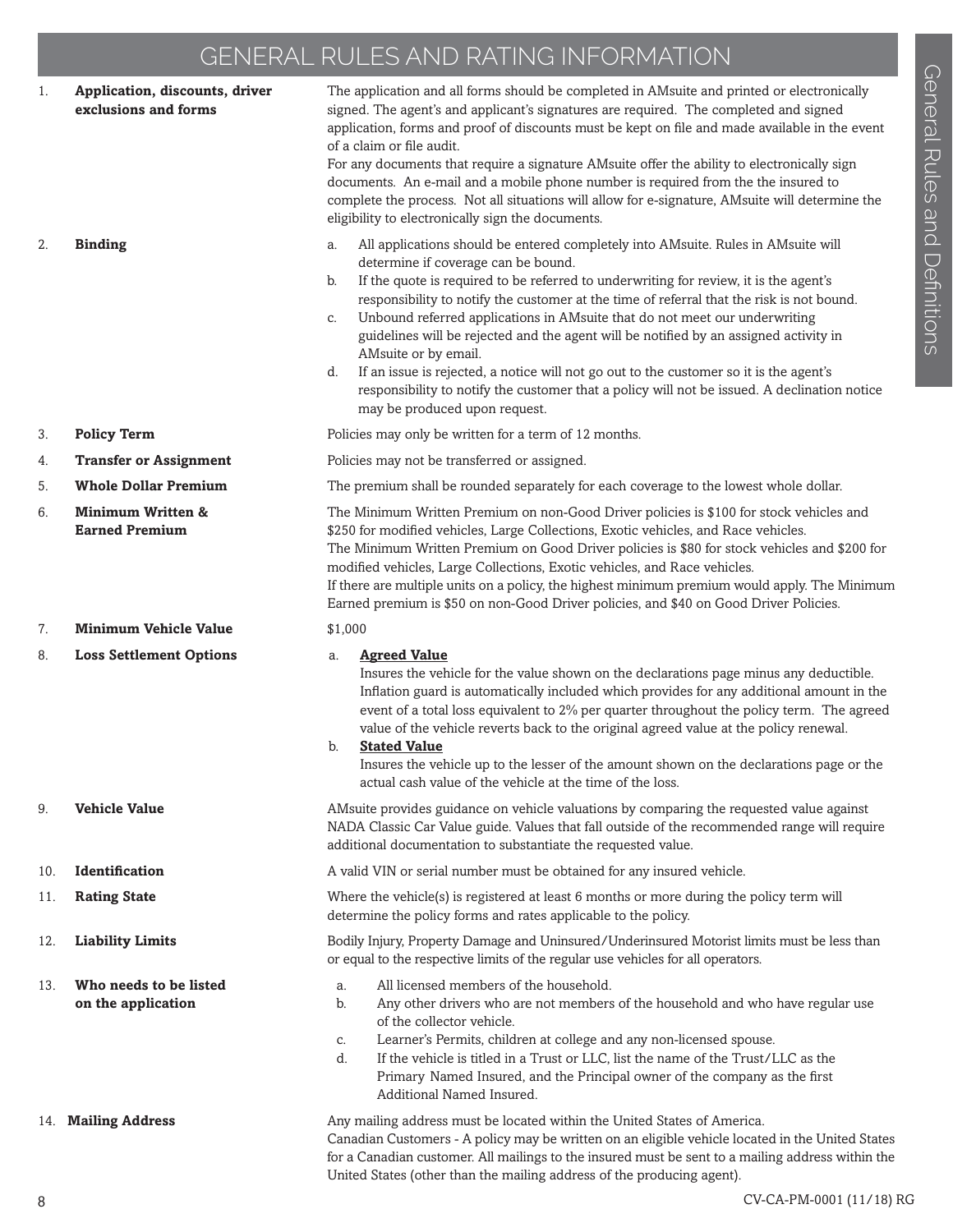### TEMPORARY SUSPENSION OF WRITINGS

During Temporary Suspensions of Writing, do not accept any applications for new coverage, requests to increase coverage limits, or requests to lower deductibles on existing policies. Existing American Modern policies will renew during this time, provided there is no increase in coverage or lapse between policies.

The Collector Vehicle policy includes coverage for Disaster Relocation in the event of an impending damage. Please remember to reach out to the customer and ensure them that we are here to help them protect their vehicle.

#### **Impending Severe Weather**

Impending severe weather includes, but is not limited to:

- ► Tornado watches and/or warnings
- Tropical storm or Hurricane watches and/or warnings
- Flood watches and/or warnings

#### **Earthquake**

Restrictions begin with the occurrence of an earthquake or aftershock, of 5.0 Richter (or greater), and continue for a period of 72 hours for vehicles located in counties (in their entireties) within 100 miles of the epicenter.

#### **Wildfire**

No risks may be bound within a 25 mile radius of any existing wildfire.

Binding Restrictions and updates are posted in the AMsuite system. Producers are encouraged to monitor information resources such as the news when there are impending severe weather or catastrophic events in the area.

For information on current binding restrictions please check the *My News* section on the home page.

### CANCELLATION PROCEDURES

American Modern will accept a request to cancel a policy when accompanied by proper documentation, which is a letter or LPR signed and dated by the named insured. If the request is received more than 30 days after the requested cancellation date, the signed and dated request must also be accompanied by the following:

- ► A dec page from another carrier showing coverage inforce from that date; or
- ► A bill of sale or other proof that the insured no longer had an interest in the vehicle.

Other acceptable reasons for backdating a cancellation request:

- ► Duplicate American Modern policy providing coverage for the same risk exists valid American Modern policy number must be provided.
- The request to cancel is due to a total loss and the cancellation date is after the total loss.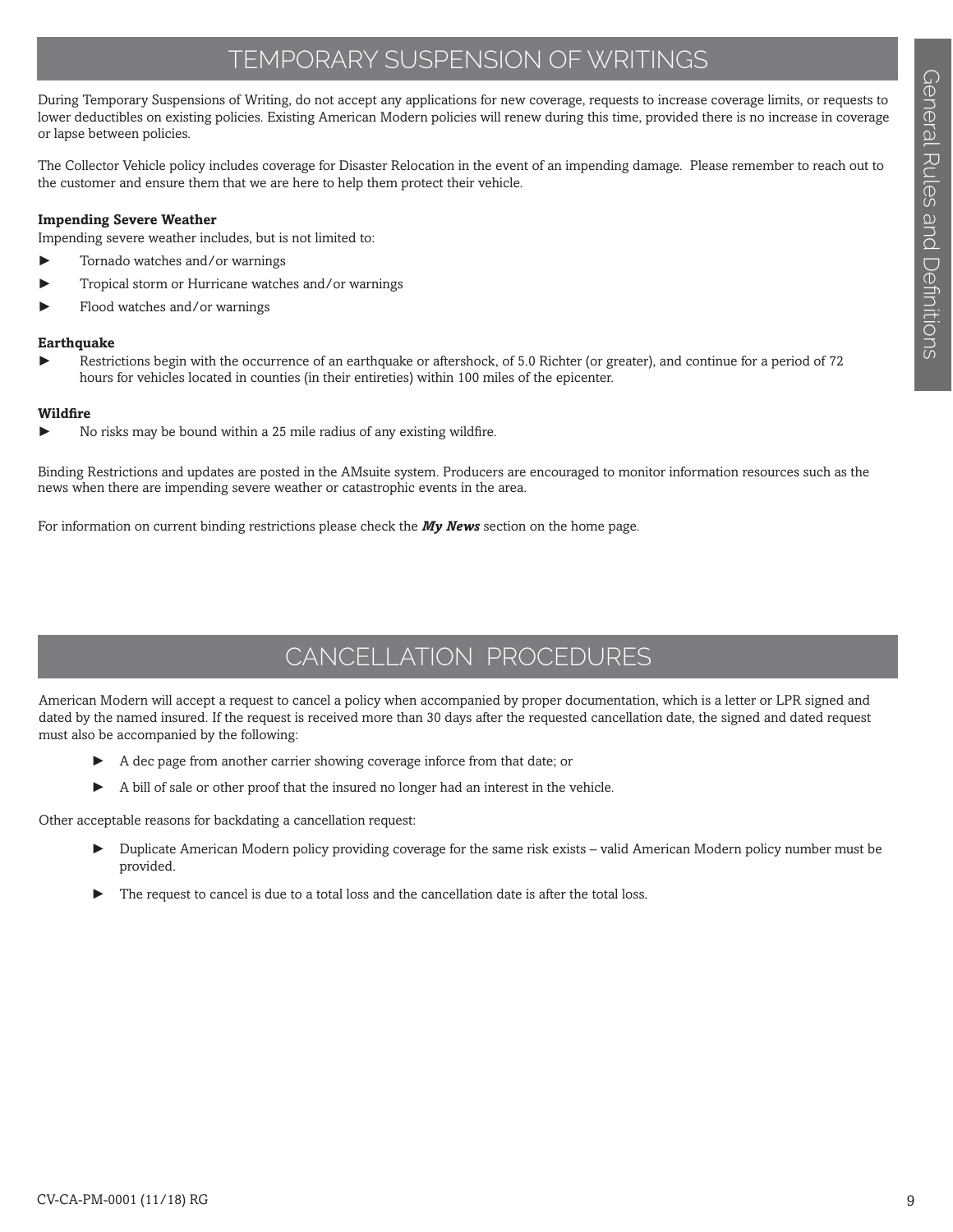### DEFINITIONS

| <b>Condition Types</b>                                                      |                                                                                                                                                                                                                                                                                                                                                                                           |
|-----------------------------------------------------------------------------|-------------------------------------------------------------------------------------------------------------------------------------------------------------------------------------------------------------------------------------------------------------------------------------------------------------------------------------------------------------------------------------------|
| <b>Pristine</b>                                                             | A vehicle that is perfect, flawless, and in excellent condition from every aspect. The<br>vehicle, in its entirety, functions and appears as brand new and original. The vehicle is<br>considered show only, museum quality with zero imperfections.                                                                                                                                      |
| <b>Excellent</b>                                                            | A vehicle that appears perfect but may have minor wear or flaws.                                                                                                                                                                                                                                                                                                                          |
| Good                                                                        | A vehicle that will drive and run well. The vehicle has minimal imperfections and no<br>major issues such as rust, holes or damage. The vehicle may need some minor work but<br>overall appears to be well maintained.                                                                                                                                                                    |
| Fair                                                                        | A vehicle that is drivable with some imperfections and possibly in need of some<br>restoration.                                                                                                                                                                                                                                                                                           |
| <b>Vehicle Type</b>                                                         |                                                                                                                                                                                                                                                                                                                                                                                           |
| Auto/Truck                                                                  | An auto or truck registered for road use.                                                                                                                                                                                                                                                                                                                                                 |
| <b>Race Car</b>                                                             | Vehicles of any era – new or old – primarily used for racing and not registered for street<br>use.                                                                                                                                                                                                                                                                                        |
| <b>Specialty</b>                                                            | Purpose built vehicles that are retired from their original purpose that are 20 years or<br>older and are not registered for street use. Purpose build vehicles are those built for a<br>unique function and/or purpose, generally commercial in nature such as:<br>Ambulance<br>Fire-Engine<br>Military vehicles/equipment<br>Tractor<br>Limousine<br><b>Bus</b><br>Hearse<br>Police Car |
| <b>Trailer</b>                                                              | Used primarily with your Collector Vehicle.                                                                                                                                                                                                                                                                                                                                               |
| <b>Kit Car</b>                                                              | Also known as replicas or tribute vehicles, these generally replicate a previously<br>manufactured model and may also be a "one of a kind" design. The primary characteristic<br>is that the assembly of the vehicle is generally not completed by the manufacturer. Kit cars<br>should be entered into AMSuite using the model year shown on the title and registration.                 |
| <b>Modification Types</b>                                                   |                                                                                                                                                                                                                                                                                                                                                                                           |
| Tubbed                                                                      | Modified rear end to allow utilization of substantially taller and wider tires.                                                                                                                                                                                                                                                                                                           |
| Non Factory Supercharger/<br>Blower/Turbo                                   | Either a belt driven (supercharger) or exhaust driven (Turbo) system that forces more<br>air into the engine for an increase in power. If it was installed at the time of manufacture,<br>it would not be considered a modification (e.g. 2010 Ford Mustang GT500 is equipped<br>with a Supercharger).                                                                                    |
| <b>Nitrous</b>                                                              | Sometimes referred to as NOS, this is a system that injects Nitrous Oxide into the engine<br>thereby causing a more powerful combustion thus producing more power.                                                                                                                                                                                                                        |
| <b>Roll Cage</b>                                                            | Specially constructed frame built in/around the driver's compartment to protect the<br>occupants from a roll over. Does not include OEM equipped units.                                                                                                                                                                                                                                   |
| <b>Wheelie Bars and/or</b><br><b>Parachute</b>                              | Wheelie bars are a short set of arms that project from the rear of the vehicle to<br>prevent the front end from lifting under extreme acceleration.                                                                                                                                                                                                                                       |
| <b>Paint/Body Modifications</b><br>Costing \$10,000 or More to<br>Replicate | This does not include restoration efforts, but is specific to modifications and or<br>enhancements. This would include paint schemes such as pearls, flames, candies,<br>metal flake, multi-color, murals, etc. As well as body modifications such as chopped,<br>sectioned, shaved, channeled, molded, etc.                                                                              |
| <b>Occasional Commute</b>                                                   | Provides coverage if the vehicle is used to commute to work 2 times per week or less.                                                                                                                                                                                                                                                                                                     |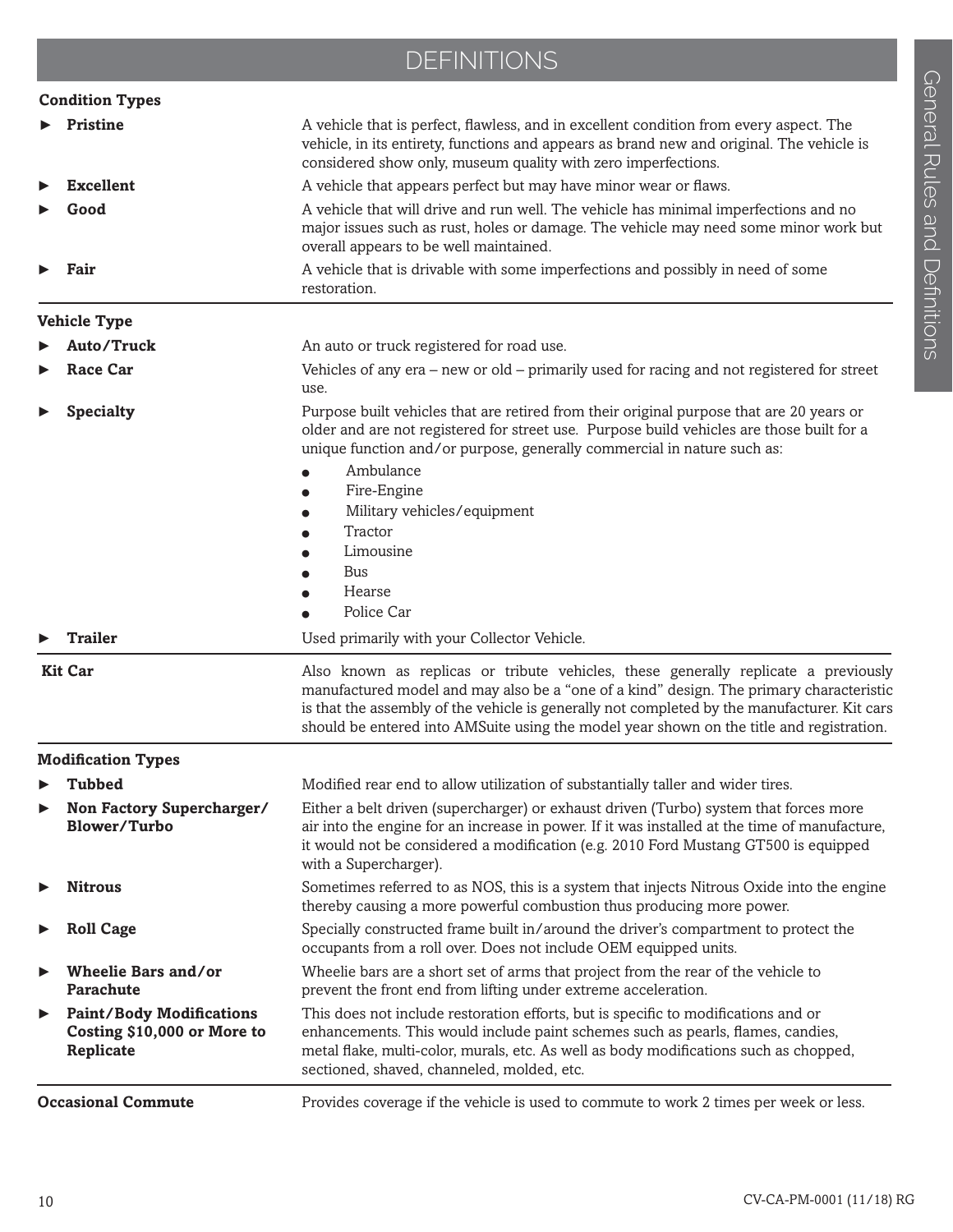### QUOTING PROCEDURE

Quoting and issuance of policies will only be available through AMsuite. If you do not have access to our website, please call your Account Manager or General Agent, whichever applies.

In AMsuite, an accurate quote will be ensured by entering all of the requested information. On the QUALIFICATION page, you will be asked to verify some information about the applicant before reports can be ordered. On the QUALIFICATION page are our disclosures to the insured that third party reports may be ordered. **You must read the disclosure statement(s) to the insured before proceeding**.

### PAYMENT PLANS

**Payment plan availability varies based on the premium of the policy. AMsuite will only display payment plans that are available based on the policy premium.** 

#### **ANNUAL POLICIES**

|    | Paid in Full                        | 100% down with no remaining installments.                                                  |
|----|-------------------------------------|--------------------------------------------------------------------------------------------|
|    | 2. $2 - Pay Plan -$                 | 50% down with 1 remaining installment. EFT available for this plan.                        |
| 3. | 4 - Pay Plan -                      | 25% down with 3 remaining installments. EFT available for this plan.                       |
|    | 4. $6 - Pay Plan -$                 | 20% down with 5 remaining installments. EFT available for this plan.                       |
| 5. | Monthly<br>$\overline{\phantom{a}}$ | $20\%$ down with up to 10 remaining installments. <b>MUST</b> be recurring electronically. |
|    |                                     |                                                                                            |

#### **A service fee will be assessed for each remaining installments. Late fees, reinstatement fees, and insufficient fund fees may apply.**